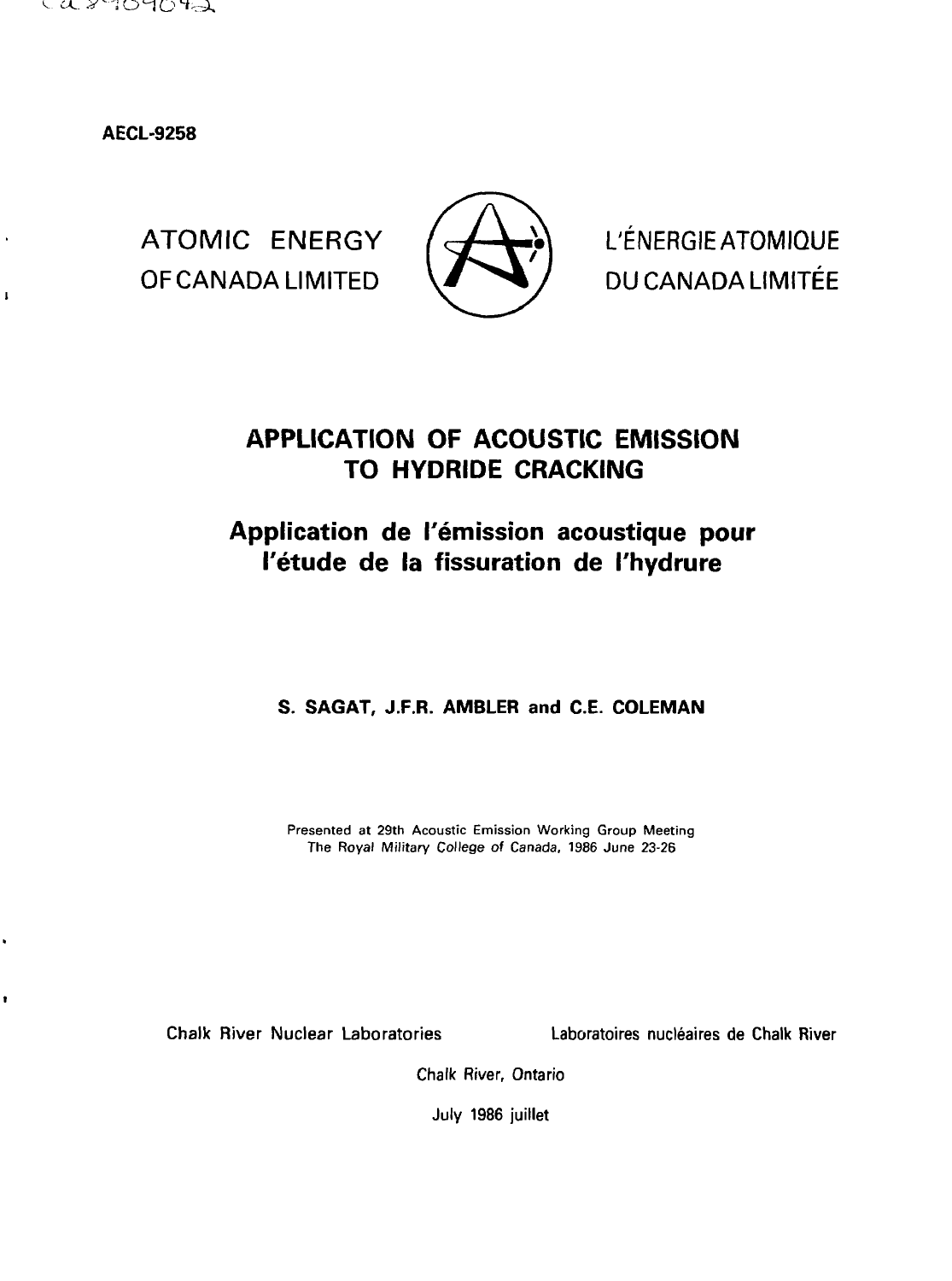### **APPLICATION OF ACOUSTIC EMISSION TO HYDRIDE CRACKING**

 $\blacktriangleright$ 

 $\ddot{\phantom{0}}$ 

 $\pmb{\mathfrak{s}}$ 

 $\epsilon$ 

by

S. Sagat, J.F.R. Ambler and C.E. Coleman

Presented at 29th Acoustic Emission Working Group Meeting The Royal Military College of Canada 1986 June 23-26

 $\Delta \phi$ 

Metallurgical Engineering **Branch** Chalk River Nuclear **Laboratories** Chalk River, Ontario **KOJ 1J0** 1986 July

**AECL-9258**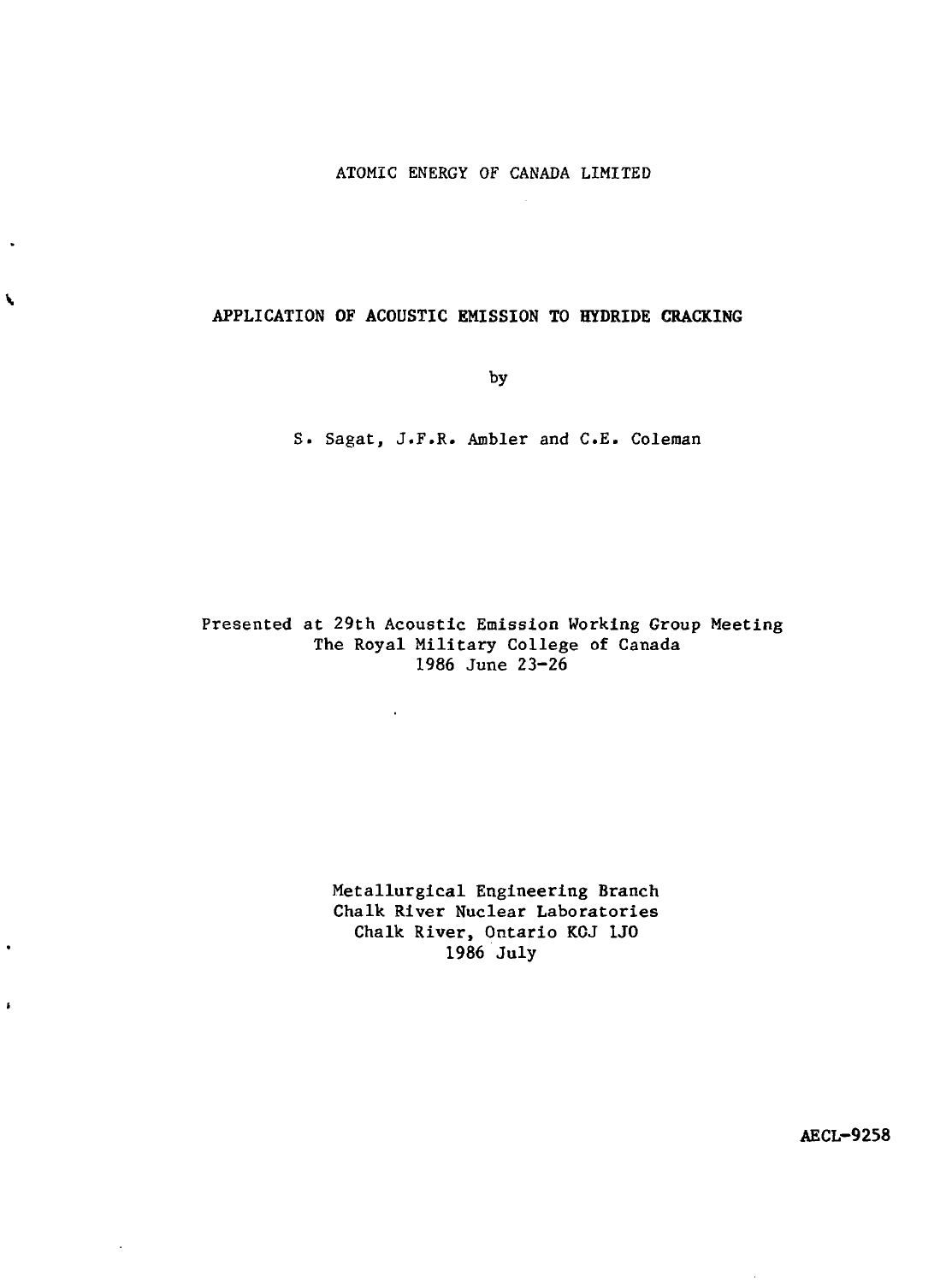L'ENERGIE ATOMIQUE DU CANADA, LIMITEE

APPLICATION DE L'EMISSION ACOUSTIQUE POUR L'ÉTUDE DE LA FISSURATION DE L'HYDRURE

par

S. Sagat, J.F.R. Ambler and C.E. Coleman

### RÉSUMÉ

On applique l'émission acoustique depuis plus d'une décennie pour étudier la fissuration retardée de l'nydrure (DHC) dans les alliages de zirconium.

On s'est d'abord servi principalement de l'émission acoustique pour détecter le début de la fissuration retardée de l'hydrure. Il a été possible de le faire étant donné que la fissuration retardée de l'hydrure était accompagnée d'une très faible déformation plastique du matériau et, en outre, l'amplitude des impulsions acoustiques produites lors de la fissuration en phase fragile de l'hydrure était beaucoup plus forte que celle produite par le mouvement de dislocation et le macalge.

On s'est également servi de l'émission acoustique pour mesurer la propagation des fissures lorsqu'on a constaté que, pour un seuil d'amplitude convenable, le total des coups d'émission acoustique était en relation linéaire avec la surface fissurée. Une fois qu'on avait déterminé la constante de proportionalité, on pouvait convertir les coups d'émission acoustique en longueur de fissuration.

On se sert maintenant de la proportionalité entre le taux de comptage et la vitesse de propagation des fissures en plus de la technologie informatique pour obtenir la réaction entre la longueur de fissuration et la charge appliquée. Dans un système de ce genre, on peut maintenir constante la contrainte à l'extrémité de la fissure lors de l'essai en réglant la charge appliquée à mesure que la fissure évolue-ou on peut la modifier d'une façon déterminée d'avance, par exemple pour mesurer la contrainte de seuil de fissuration.

> Génie métallurgique Laboratoires nucléaires de Chalk River Chalk River, Ontario KOJ 1J0 1986 juillet

> > AECL-9258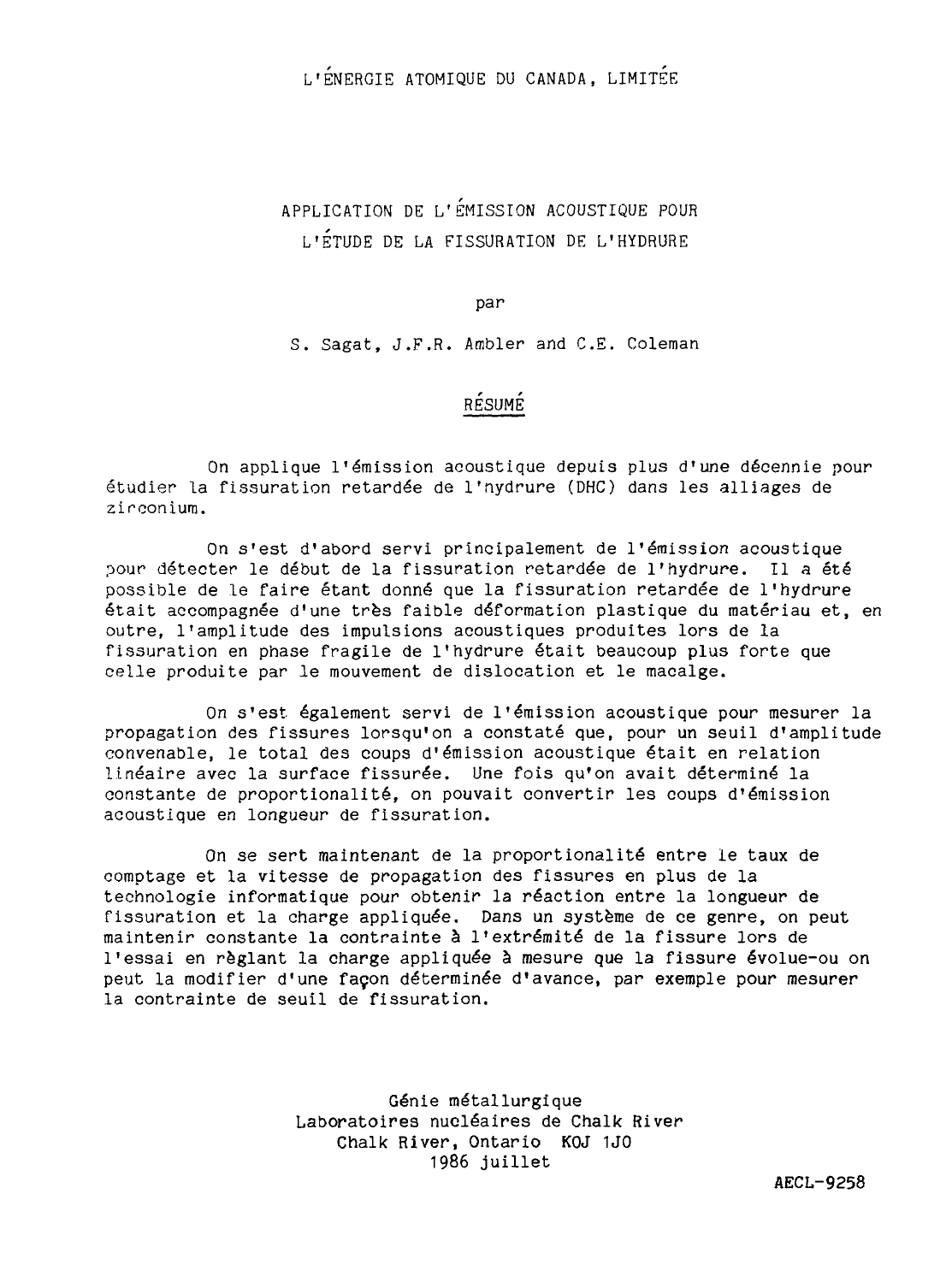#### ATOMIC ENERGY OF CANADA LIMITED

#### Application of Acoustic Emission to Hydride Cracking

by

S. Sagat, J.F.R. Ambler and C.E. Coleman

#### ABSTRACT

Acoustic emission has been used for over a decade to study delayed hydride cracking (DHC) in zirconium alloys.

At first acoustic emission was used primarily to detect the onset of DHC. This was possible because DHC was accompanied by very little plastic deformation of the material and furthermore the amplitudes of the acoustic pulses produced during cracking of the brittle hydride phase were much larger than those from dislocation motion and twinning.

Acoustic emission was also used for measuring crack growth when it was found that for a suitable amplitude threshold, the total number of acoustic emission counts was linearly related to the cracked area. Once the proportionality constant was established, the acoustic counts could be converted to the crack length.

Now the proportionality between the count rate and the crack growth rate is used to provide feedback between the crack length and the applied load, using computer technology. In such a system, the stress at the crack tip can be maintained constant during the test by adjusting the applied load as the crack progresses, or it can be changed in a predetermined manner, for example, to measure the threshold stress for cracking.

> Metallurgical Engineering Branch Chalk River Nuclear Laboratories Chalk River, Ontario KOJ 1J0 1986 July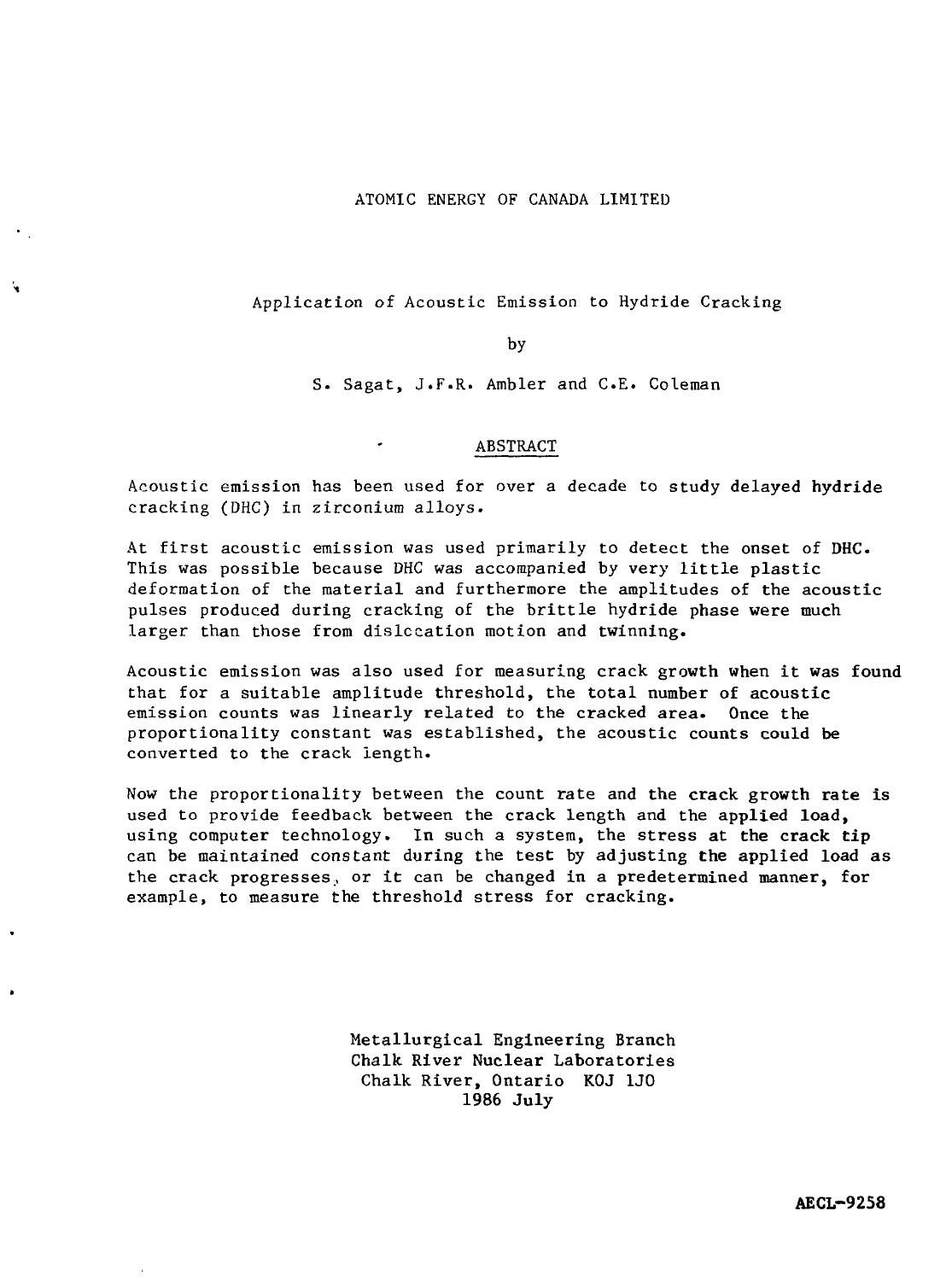#### **APPLICATION OF ACOUSTIC EMISSION TO HYDRIDE CRACKING**

S. Sagat, J.F.R- Ambler and C-E. Coleman Atomic Energy of Canada Limited Metallurgical Engineering Branch Chalk River Nuclear Laboratories Chalk River, Ontario KOJ 1J0

#### 1. INTRODUCTION

N

The fuel channels in Canadian power reactors are made of Zr-2.5 Nb alloy. Zirconium alloys dissolve hydrogen in large quantities but they form zirconium hydrides if the solubility limit is exceeded. The hydride phase has very low ductility and under some conditions can embrittle the components made of zirconium alloys. Two types of embrittlement have been recognized. The first is a reduction in ductility and fracture toughness below 520 K if sufficient hydride phase is present while in the second, cracking progresses stably under static load conditions; this latter is called "Delayed Hydride Cracking", (DHC). It has been postulated that DHC occurs by repetition of the following processes (1):

- stress-induced migration of hydrogen and precipitation of the hydride at a flaw tip
- growth of the hydride phase, and
- fracture of the hydride after reaching a critical state.

Our objective is to understand DHC in zirconium alloys and to investigate different methods that would reduce the susceptibility of these alloys to this type of embrittlement.

#### 2. ACOUSTIC EMISSION FROM HYDRIDE CRACKING

Acoustic emission (AE) has been used successfully (2) to measure the following parameters:

- time from the start of the test until the onset of cracking (incubation time),
- relative crack growth rates, and
- the minimum load necessary for crack growth.

DHC is studied using notched single and double cantilever beam specimens machined from Zr-2.5 Nb pressure **tubes. Hydrogen** is **added gaseously to the** specimens up **to a** concentration of **1 at% (100 ppm). The specimens are tested in** test rigs shown schematically **in** Figure 1. The **cantilever beam specimen is held** by two grips while **the double** cantilever **beam specimen is attached to pull rods** using pins. The stress **conditions at the** specimen **notch are described in terms** of elastic fracture mechanics as "stress **intensity factor", Kj (Appendix I).** The transducer is fastened to the grips or **the pull rods. The signal from the** transducer is preamplifled and fed into an **analyzer providing additional gain,** filtering and counting.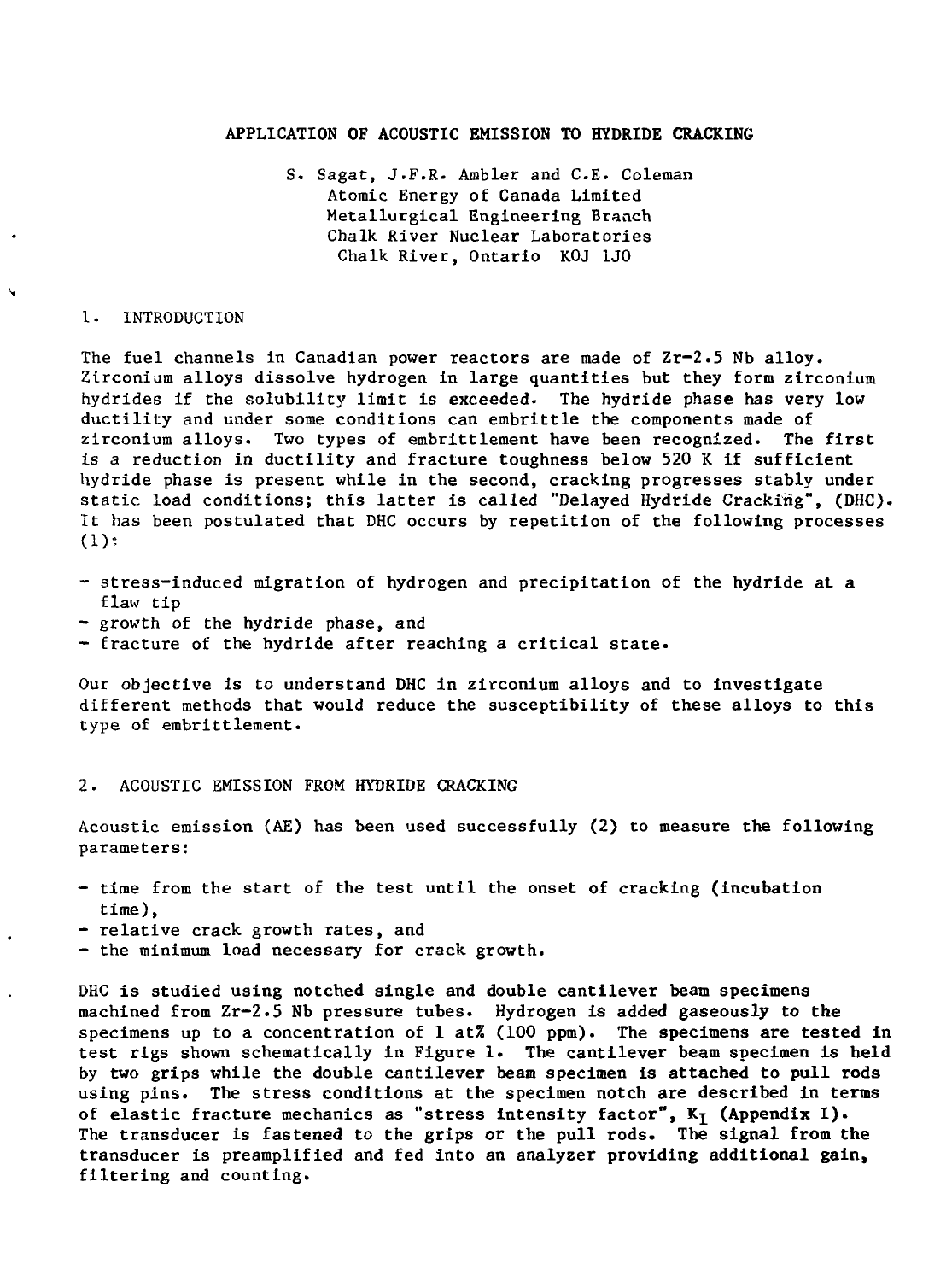#### 3. MEASUREMENT OF CRACK GROWTH

Crack growth was estimated by measuring the number of acoustic emission events produced by a unit area of cracking. A series of crack growth tests under nominally identical conditions (temperature of 475 K and load of 1070 N) were performed on a double cantilever beam specimen. After AE indicated a sufficient amount of cracking, the specimen was broken open (Figure 2), and the cracked areas were measured and the calibration constants determined (Table 1 and Figure 3). The calibration held reasonably constant for all tests but the last two, in which the fracture was accompanied by an increased amount of plastic deformation.

Tests performed at different temperatures showed that the calibration constant was insensitive to temperature and  $K<sub>I</sub>$  (Table 2). The calibration constant, however, was different in different tubes and in different alloys (Table 2).

The calibration may vary between different AE set-ups and hence, the calibration constant must always be established for the particular apparatus.

In DHC of  $Zr-2.5$  Nb alloys, the total AE count, N, is proportional to the cracked area A

$$
N = C.A = C.W.L
$$

where C is the calibration constant, W is the thickness of the specimen and L is the crack depth.

Assuming a plane crack front, the crack depth, L, is given by

$$
L = N/(C.W)
$$

AE emission generated from the fracture of metals is dependent on the fracture mechanics parameters such as  $K<sub>T</sub>$  (3). The independence of AE on  $K<sub>T</sub>$  in these experiments is unique to DHC process in which the crack growth rate is insensitive to  $K<sub>T</sub>$  in the steady-state crack growth regime.

#### 4. FEEDBACK BETWEEN AE COUNTS AND THE APPLIED LOAD

The linear relationship between the total number of acoustic **counts and the** cracked area, led to the use of a computer to provide a **feedback between the** measured crack length and the applied load.

Figure 4 shows a schematic diagram of the experiment **with computer control for** cantilever beam specimens. The **load** was **applied via a slotted nut driven by a** stepping motor. The nut screwed onto **a** fine **thread screw rising from the load** cell through a clearance hole in **the** arm. By rotating the **nut clockwise,** the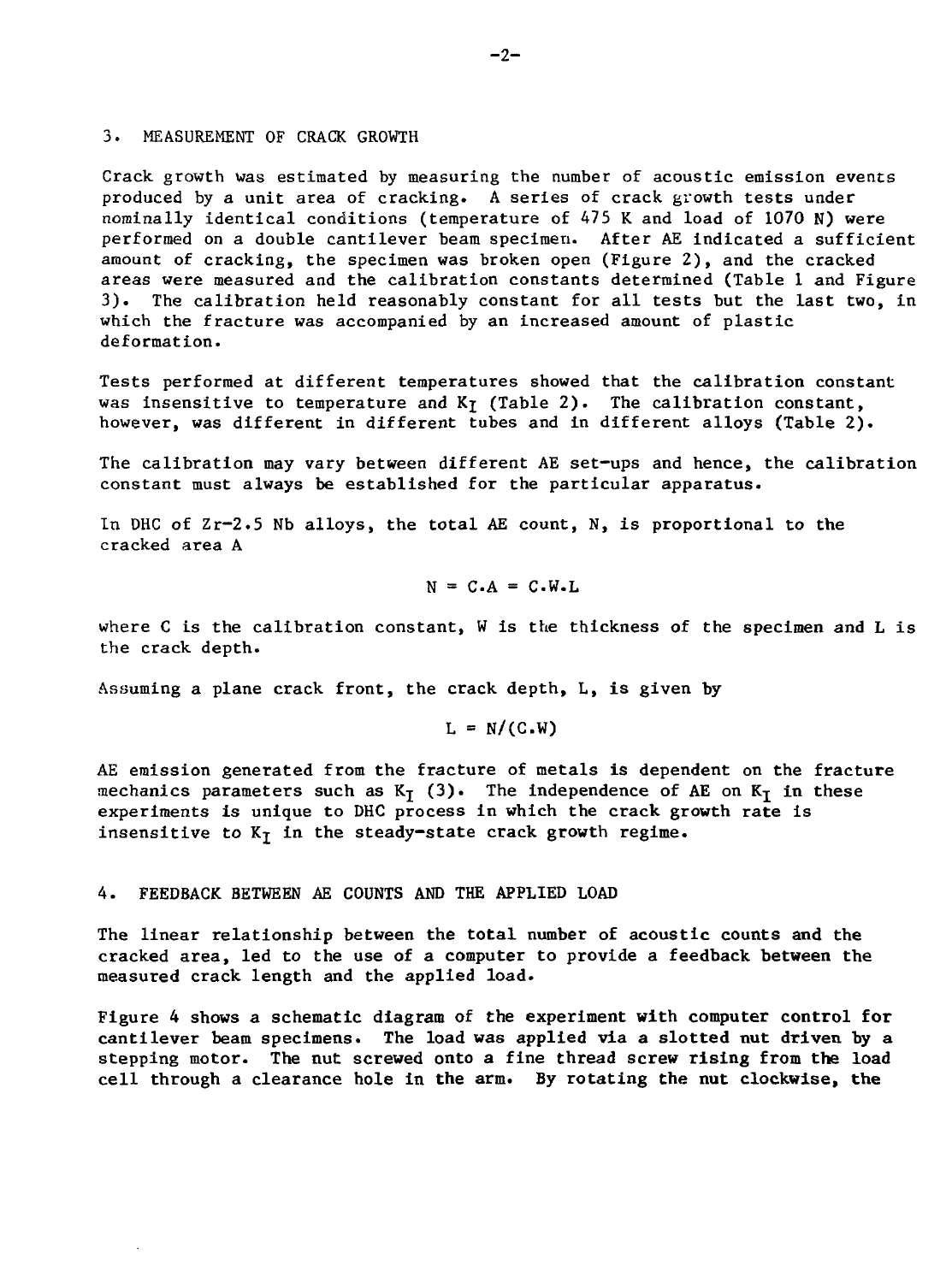arm was pushed down, applying a bending moment on the specimen while the load cell measured the applied load. During the test, the current crack length was calculated from the acoustic emission using an appropriate calibration constant. The  $K_1$  was calculated from the measured load, crack length, and the specimen cross-sectional area. Since the computer kept track of all these variables, an appropriate action such as changing the load or switching the furnace off could be taken anytime during the test. This allowed tests to be performed at a constant or reducing  $K<sub>T</sub>$  and the test could be terminated automatically.

As a crack grows in a cantilever beam specimen,  $K<sub>I</sub>$  increases unless the load 1s reduced. (This load reduction is not necessary in the double cantilever beam specimen which compensates for the increase in crack length by an increase in cross-sectional area through its tapered shape.) Figure 5 (a) shows the results from a crack growth test on a cantilever beam specimen in which  $K<sub>T</sub>$  was maintained constant by computer control. The test temperature was 475 K and the initial K<sub>T</sub> was 17.5 MPavm. After an incubation time of 0.3 h, the crack started to grow and continued to grow at a constant rate of 4.5 mm/day. The crack length did not increase with time in a continuous manner but in a step-wise fashion, indicating the intermittent nature of the cracking process. The distribution of acoustic emission bursts converted into crack length increments is shown in Figure 5 (b). It ranges from  $0.15 \mu m$  (about 100 counts) to 4  $\mu m$ (about 2800 counts). A calibration constant of 2.46 x  $10^{11}$  counts/m<sup>2</sup> was used in this test. The actual calibration constant was obtained after the specimen was broken open and the DHC fracture area measured. Dividing the total number of counts by the fracture area gave a value of 2.77 x  $10^{11}$  counts/ $\pi^2$ , which is about 13% different from the calibration constant used in the test. This error in the calibration constant meant that  $K<sub>T</sub>$  was not maintained perfectly constant during the test but changed from the initial value of 17.5 MPa $\sqrt{m}$  to 16.8 MPa $\sqrt{m}$  $(4%$  difference). Without the computer control, the final K<sub>T</sub> would have been  $26$  MPa $\sqrt{m}$  (49% difference).

To measure the minimum load for crack growth (or the threshold  $K<sub>J</sub>$  value denoted as  $K_{TH}$ , a specimen was heated to 473 K and initially loaded to a  $K_T$  of 17.5 MPa $\sqrt{m}$  and every time the crack grew 5  $\mu$ m, K<sub>I</sub> was reduced by 2%. The crack stopped growing at  $K<sub>T</sub>$  of 5.7 MPa<sub>v</sub><sup>m</sup> and no cracking was observed for the next 114 h (Figure  $6$ ).

#### 5. CONCLUSIONS

Acoustic emission has been successfully used not only to detect the onset of hydride cracking but also to measured crack growth in Zr-2.5 Nb alloys.

Total AE count during DHC is proportional to the area of cracking.

The variability of the calibration constant in nominally identical tests is about 16%.

The calibration constant has a weak dependence on temperature and  $K_T$ .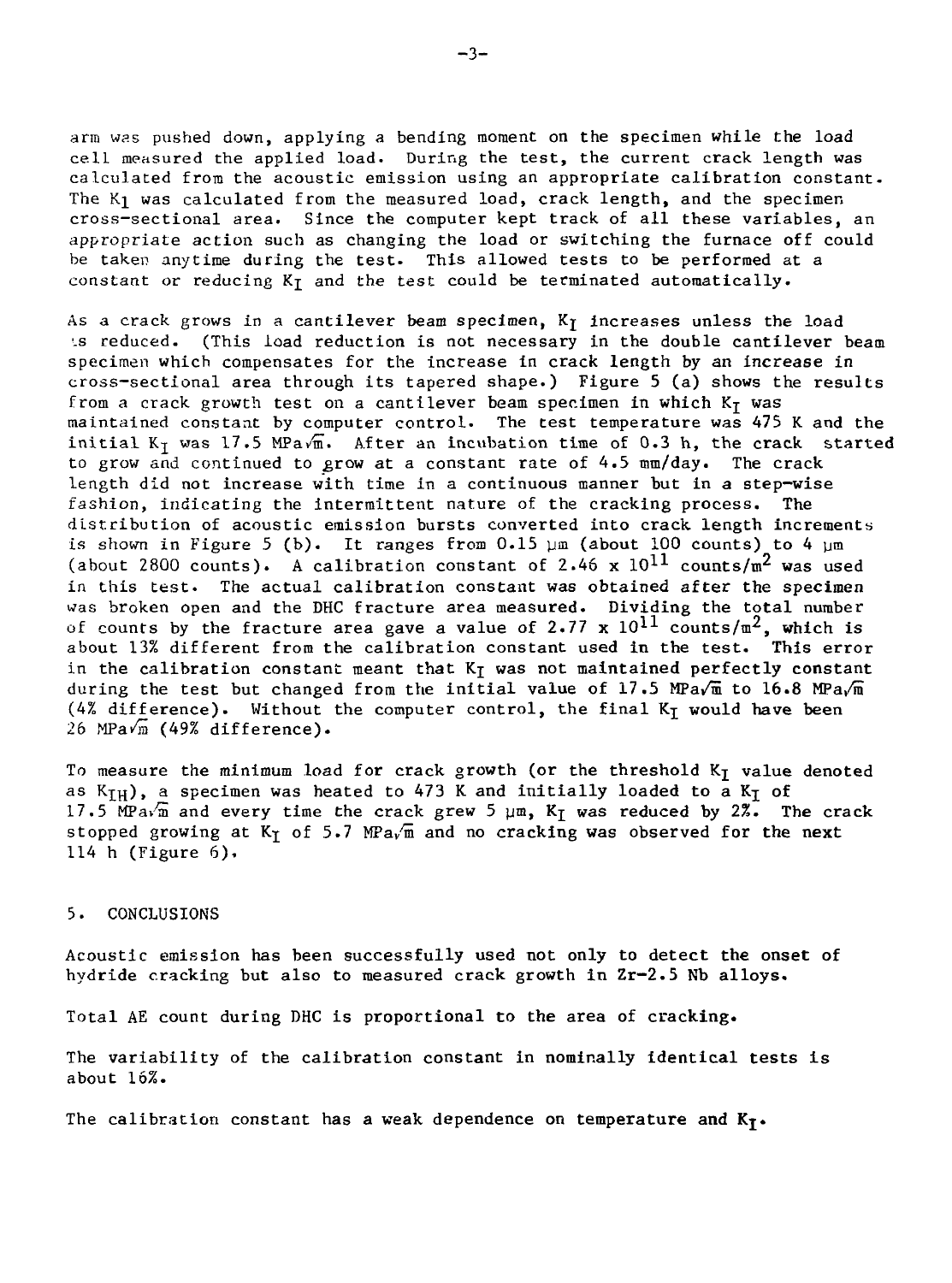The calibration constant is different in each experimental set-up and also varies from material to material.

Proportionality between the AE count and the cracked area allows use of a computer to control  $K_{\text{I}}$  during DHC tests.

#### 6. REFERENCES

- (1) R. Dutton, K. Nuttall, M.P. Puls, and L.A. Simpson, "Mechanisms of Hydrogen Induced Delayed Cracking in Hydride Forming Materials", Met. Trans. Vol. 8A, October 1977, pp. 1553-1562.
- (2) C.E. Coleman and J.F.R. Ambler, "Susceptibility of Zirconium Alloys to Delayed Hydrogen Cracking", Zirconium in the Nuclear Industry, ASTM STP 633, A.L. Lowe, Jr. and G.E. Parry, Eds., American Society for Testing and Materials, 1977, pp. 589-607, also as AECL Report-5942, Atomic Energy of Canada Limited, Chalk River Nuclear Laboratories, 1977.
- (3) H.L. Dunegan, D. Harris and C. Tatro, Eng. Fract. Mech. 1, 105 (1968).

#### **APPENDIX**

Expressions used for Calculating the Stress Intensity Factors  $K_T$  (MPa m)

Cantilever beam specimen:

$$
K_{I} = \frac{4.12 \text{ M} (X^{-3} \times X^{3})^{\frac{1}{2}}}{B \text{ B}^{3/2}} \cdot (B/B_{n})^{\frac{1}{2}}
$$

where  $M = net$  bending moment at the notch,  $B =$  specimen breadth,  $D =$  specimen depth,  $A =$  depth of notch plus crack,  $B_n$  = specimen breadth at side grooves,  $X = 1 - A/D$ 

Double Cantilever Beam Specimen;

$$
K_{I} = P \sqrt{\frac{E}{2B} \left( \frac{dC}{dA} \right)}
$$

where  $P = 1$ oad,  $E = Young's modulus,$  $B =$  specimen breadth, dC is obtained from calibration where compliance C is measured as a dA function of crack length A.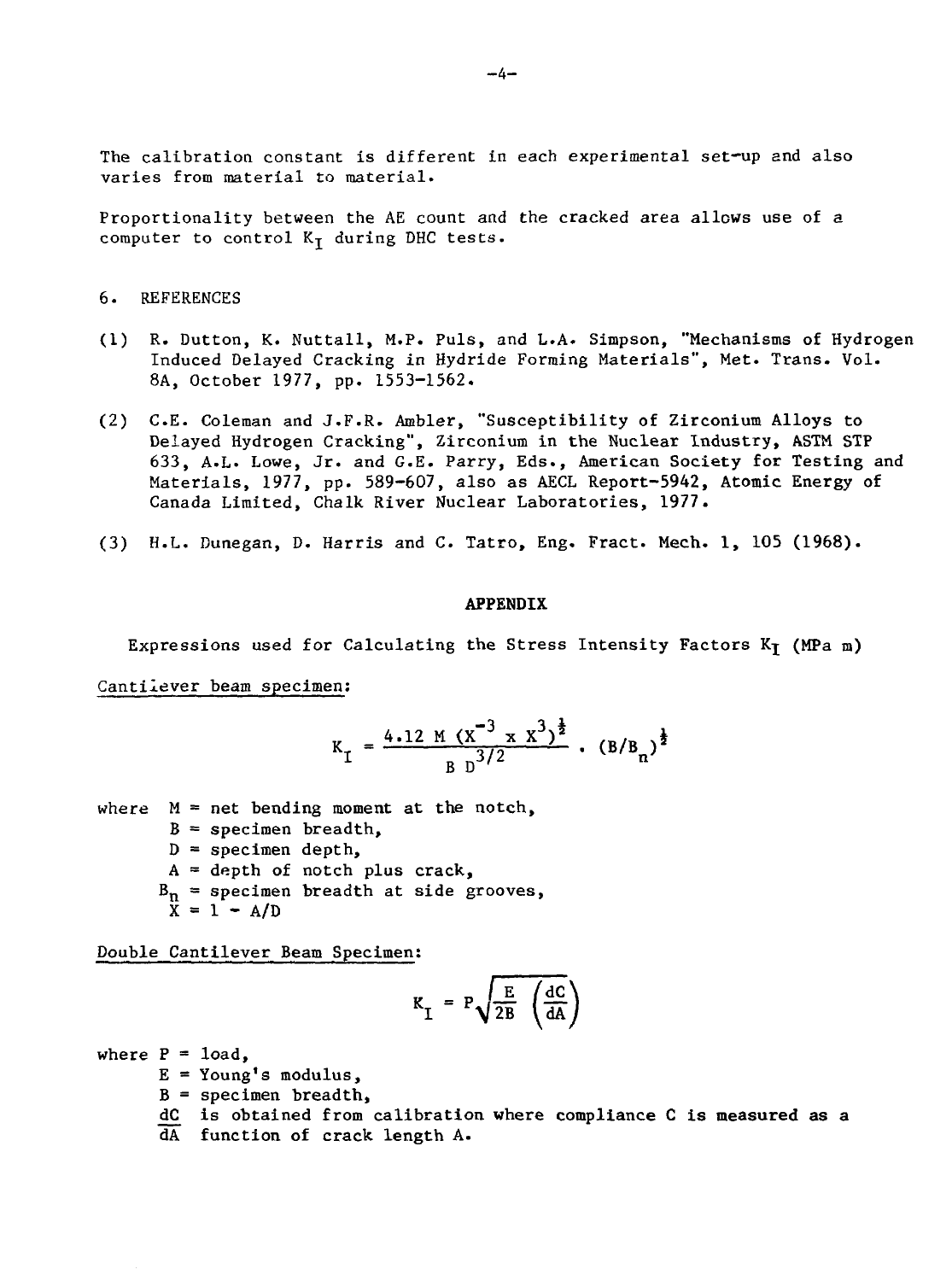**Table 1:** Variability in the Calibration Constant in Double Cantilever Beam Specimen Tested at 475 K and  $K<sub>T</sub>$  of 15 MPa $\sqrt{m}$ . Total gain on AE apparatus was 75 db.

| Band* | AE Counts | AE Counts<br>Cumulative | AE/Area<br>Counts/ $m^2$ |
|-------|-----------|-------------------------|--------------------------|
|       | 268 710   | 268 710                 | 7.53 $\times 10^{10}$    |
| 2     | 215 870   | 484 580                 | $6.81 \times 10^{10}$    |
| 3     | 303 890   | 788 470                 | $6.37 \times 10^{10}$    |
| 4     | 243 800   | 1 032 270               | $6.53 \times 10^{10}$    |
|       | 284 700   | 1 316 970               | $7.17 \times 10^{10}$    |
| 6     | 289 900   | 1 606 870               | $6.25 \times 10^{10}$    |
|       | 187 800   | 1 794 670               | $2.92 \times 10^{10}$    |
| 8     | 130 100   | 1 924 770               | $1.41 \times 10^{10}$    |

The mean calibration constant in bands <u>1</u> to 6 is 6.78 x 10<sup>10</sup> counts/m<sup>2</sup> with 95% confidence limits of the mean  $+5.2 \times 10^9$  counts/m<sup>2</sup> or  $+7.7\%$  from the mean.

\* See Figure 2

**Table 2:** The Effect of Temperature, Kj, and Material on **the** Calibration Constant. The Results were Obtained on Cantilever Beam **Specimens.**

| <b>Effect of Temperature</b><br>Gain = 90 db<br>$K_T = 17.5 \text{ MPa/m}$<br>Temperature = $423$ K and 523 K<br>Single Zr-2.5 Nb Specimen. |                                                                    |                                             | Effect of $K_I$<br>Gain = $95$ db<br>Temperature = $523$ K<br>Material: Zr-2.5 Nb, single specimen                          |  |  |
|---------------------------------------------------------------------------------------------------------------------------------------------|--------------------------------------------------------------------|---------------------------------------------|-----------------------------------------------------------------------------------------------------------------------------|--|--|
|                                                                                                                                             |                                                                    |                                             |                                                                                                                             |  |  |
| Temperature<br>ĸ                                                                                                                            | counts/m <sup>2</sup>                                              | Calibration Constant $K_T$ , MPa $\sqrt{m}$ | Calibration Constant<br>counts/ $m^2$                                                                                       |  |  |
| 423<br>523                                                                                                                                  | 4.626 x $10^{11}$<br>$4.533 \times 10^{11}$                        | 12<br>15.5<br>20 <sub>1</sub>               | $7.56 \times 10^{11}$<br>$7.85 \times 10^{11}$<br>$6.91 \times 10^{11}$                                                     |  |  |
| Effect of Tube                                                                                                                              |                                                                    |                                             | <b>Effect of Alloy</b>                                                                                                      |  |  |
| Gain = $90 db$<br>$K_T = 17.5 \text{ MPa/m}$<br>Temperature = $523 K$<br>Material: Zr-2.5 Nb                                                |                                                                    |                                             | $Gain = 90 db$<br>$K_T = 17.5$ MPa $\sqrt{n}$<br>Temperature = $523 K$<br>Calibration Constant<br>Material<br>counts/ $n^2$ |  |  |
| Tube                                                                                                                                        | Calibration constant<br>counts/ $m^2$                              | XL THE THE T                                | $Zr-2.5$ Nb $(3.852 + 0.42) \times 10^{11}$<br>$(6.184 \pm 1.60) \times 10^{10}$                                            |  |  |
| $\mathbf{x}$<br>349                                                                                                                         | $(4.498 + 0.36) \times 10^{11}$<br>$(3.305 + 0.44) \times 10^{11}$ |                                             |                                                                                                                             |  |  |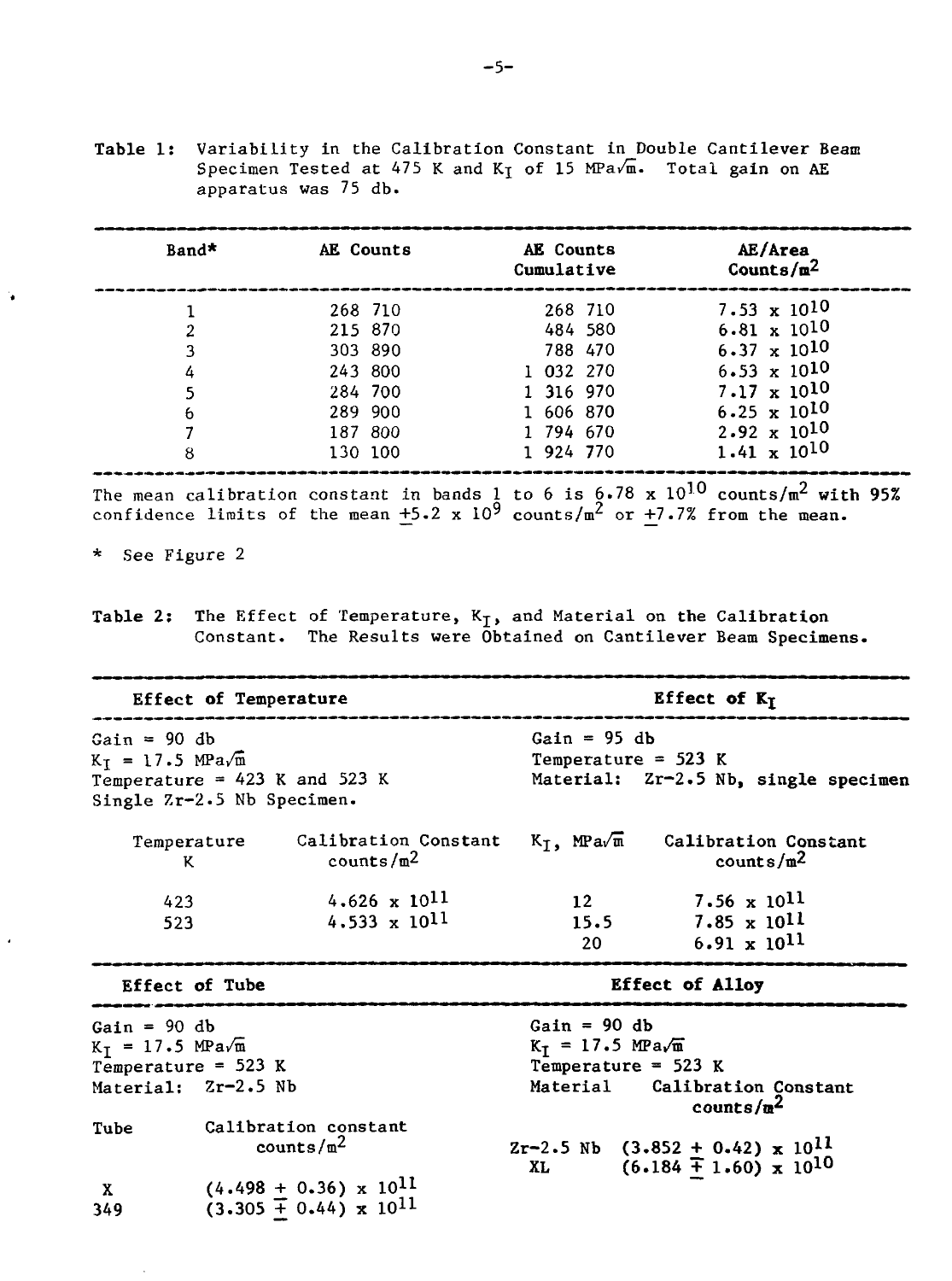

Figure 1: Schematic diagram of test set-ups in DHC testing using cantilever beam (left) and double cantilever beam specimens (right).



Figure 2: Fracture surface of a Zr-2.5 Nb double cantilever beam specimen after a series of eight, nominally identical crack velocity tests at 475 K and  $K_I$  of 15 MPa $\sqrt{n}$ .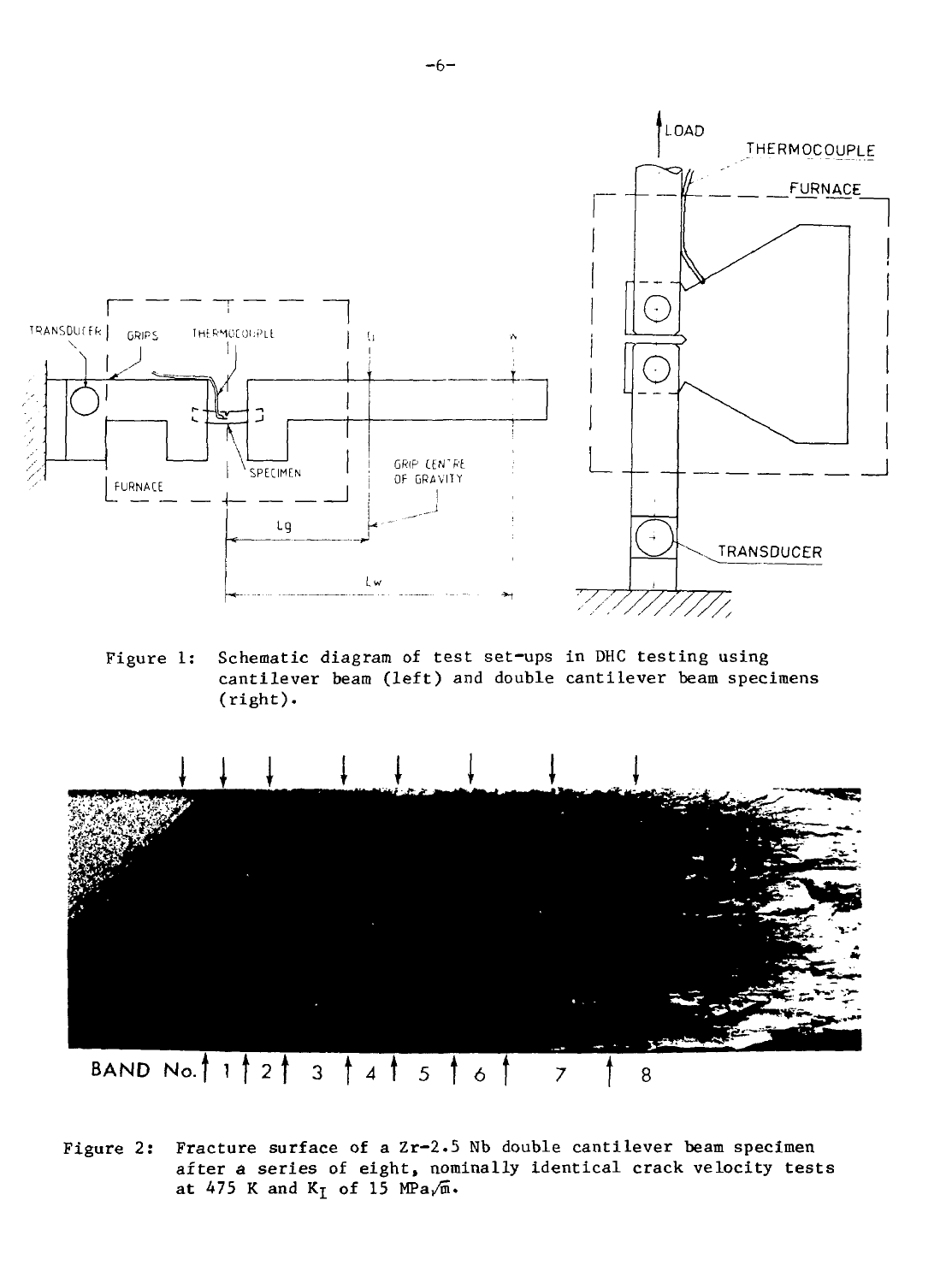

 $\vec{p}$ 

**Figure 3: Calibration constant and cumulative counts as a function of crack length from Table 1.**



**Figure 4: Schematic Diagram of the AE apparatus and the computerized DHC Rig.**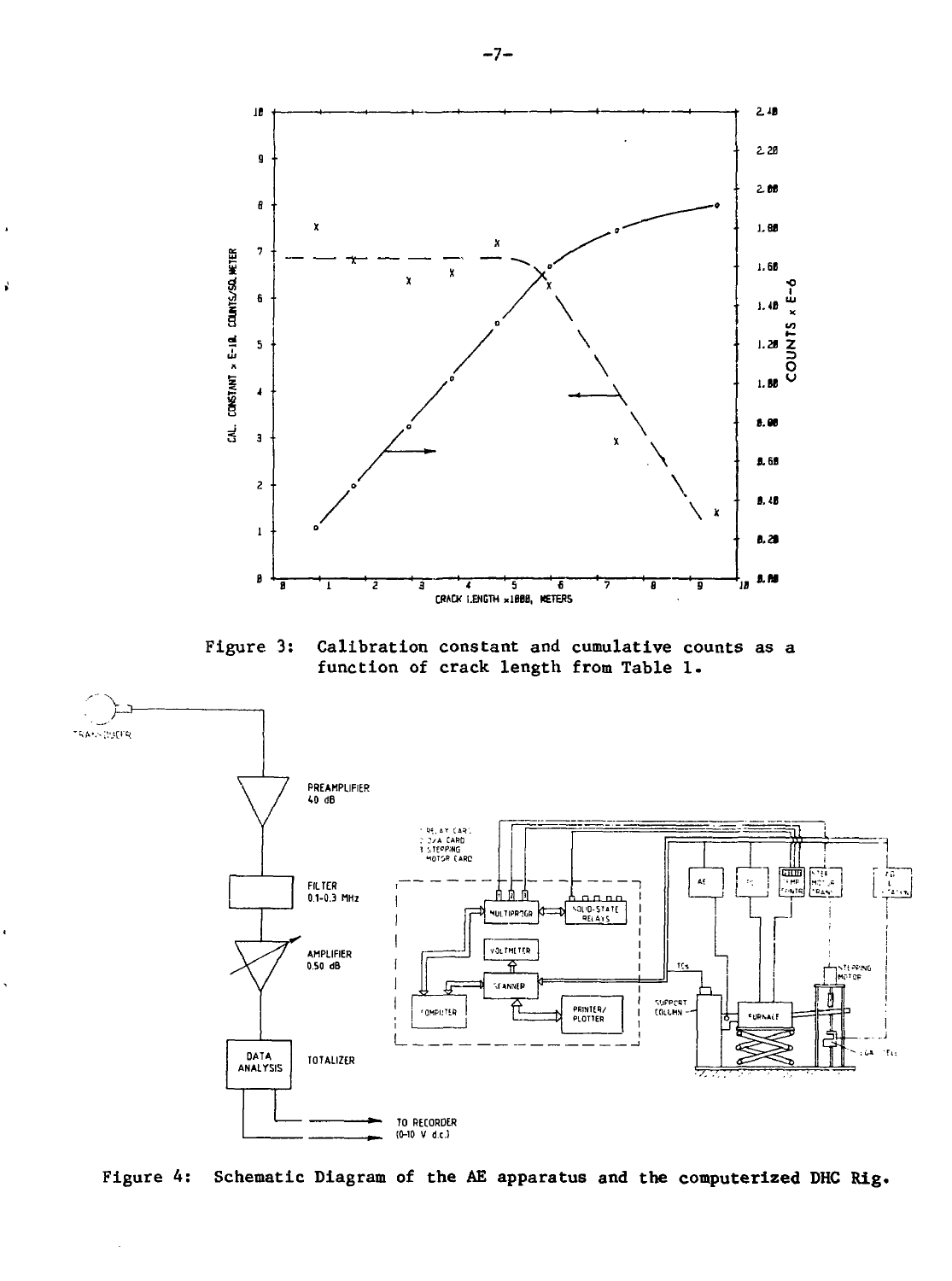

Figure 5: DHC results on Zr-2.5 Nb cantilever beam specimen tested at nominal  $K_I = 17.5$  MPa $\sqrt{m}$  and 523 K:

- a) crack length and the load versus time<br>b) crack increment (AE bursts) distribute
- b) crack increment (AE bursts) distribution.



Figure 6: Measurement of the threshold stress intensity factor using AE to control the applied load. Every time the crack extended 0.005 mm, the load was reduced by 2% until cracking stopped. The corresponding  $K_I$  of 5.7 MPa $\sqrt{m}$  is the threshold stress intensity factor.